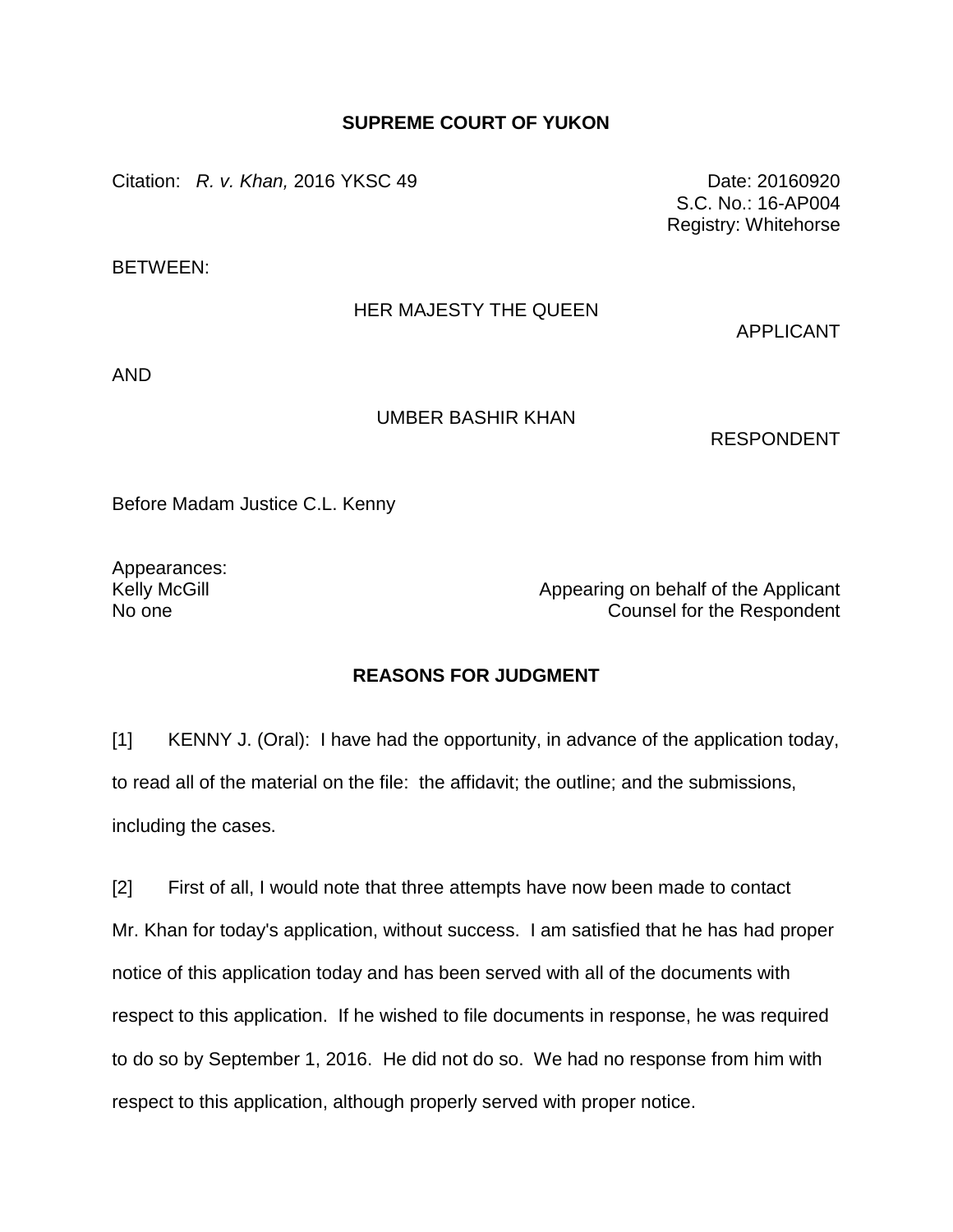[3] On that basis, I am prepared to proceed with the application.

[4] The application is by the Crown for a writ of *certiorari*, which is an application to quash the order of Judge Chisholm which allowed Mr. Khan, a self-represented individual, to attend his trial and testify by video from British Columbia without counsel or an agent.

[5] The standard of review is correctness, as this deals with a question of law.

[6] Section 7 of the Yukon *Summary Convictions Act* incorporates provisions of the *Criminal Code* relating to summary convictions and extraordinary remedies.

[7] Section 650(1) of the *Criminal Code* requires the accused to attend the whole of his or her trial.

[8] Section 650(1.1) says that the court can order that an accused attend by counsel or by visual or oral communication only where no witness evidence is being called and only where the accused and the prosecution agree.

[9] Section 650(2)(b) does allow the court to excuse an accused during parts of the trial where the court considers it proper.

[10] There are many examples in the case law of where this would be appropriate, but those situations are rare and very specific. An example would be a long argument with respect to the exclusion of evidence.

[11] The court cannot, however, abrogate from the mandatory language set out in s. 650(1), that is, that the accused must attend the whole of the trial and can only be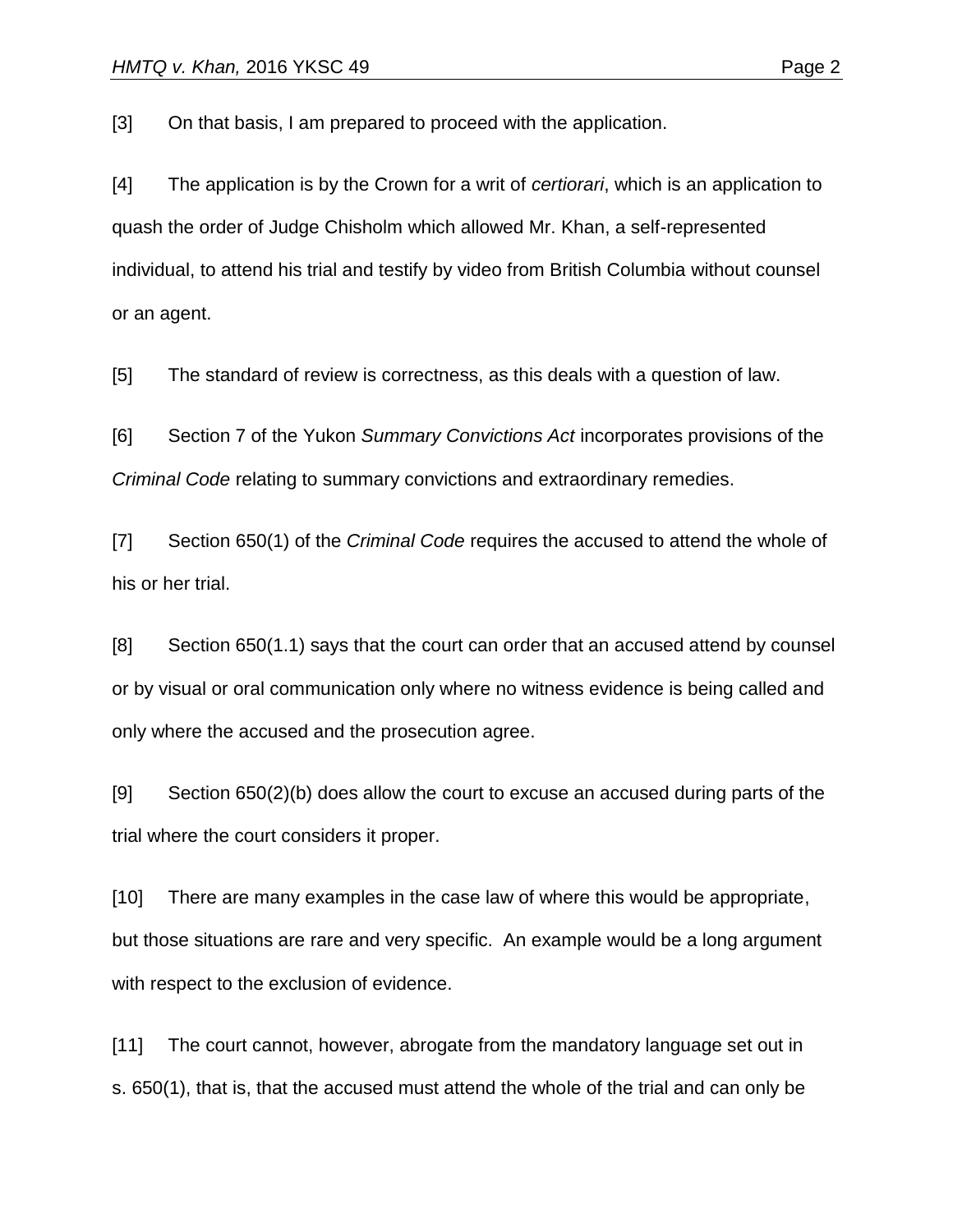excused with counsel or visual or oral communication where there is no witness evidence and where there is an agreement.

[12] That is not the case here. There is no provision in the *Criminal Code* which allows Mr. Khan to attend his trial by videoconference, so Judge Chisholm had no jurisdiction to make the order that he did. His jurisdiction extends throughout the Yukon. He has no jurisdiction over the accused in British Columbia.

[13] In the application before Judge Chisholm, reference was made to the decision of *R. v. Gibbs*, 2014 CanLII 36930 (NL PC). That case is not on point with the facts of this case. In this case, Mr. Khan is not a witness unless he chooses to give evidence; he is the accused. He is not attending videoconference within the jurisdiction of the Yukon. He wishes to attend the trial in the jurisdiction of British Columbia, over which the Yukon Territorial Court has no jurisdiction. Mr. Khan does not have counsel or an agent to appear on his behalf. He acknowledges that he is self represented.

[14] Section 800(2) and s. 650 of the *Criminal Code* are clear, that the accused must appear personally or by counsel or by agent within the jurisdiction of the court, which is the court in the Yukon; otherwise, the court loses jurisdiction.

[15] This is a short trial and Mr. Khan indicates he now resides in British Columbia and wishes to attend by videoconference from British Columbia. He cannot do so. Were that to be permitted, the court would lose jurisdiction. As indicated, he must appear personally or by counsel or by agent.